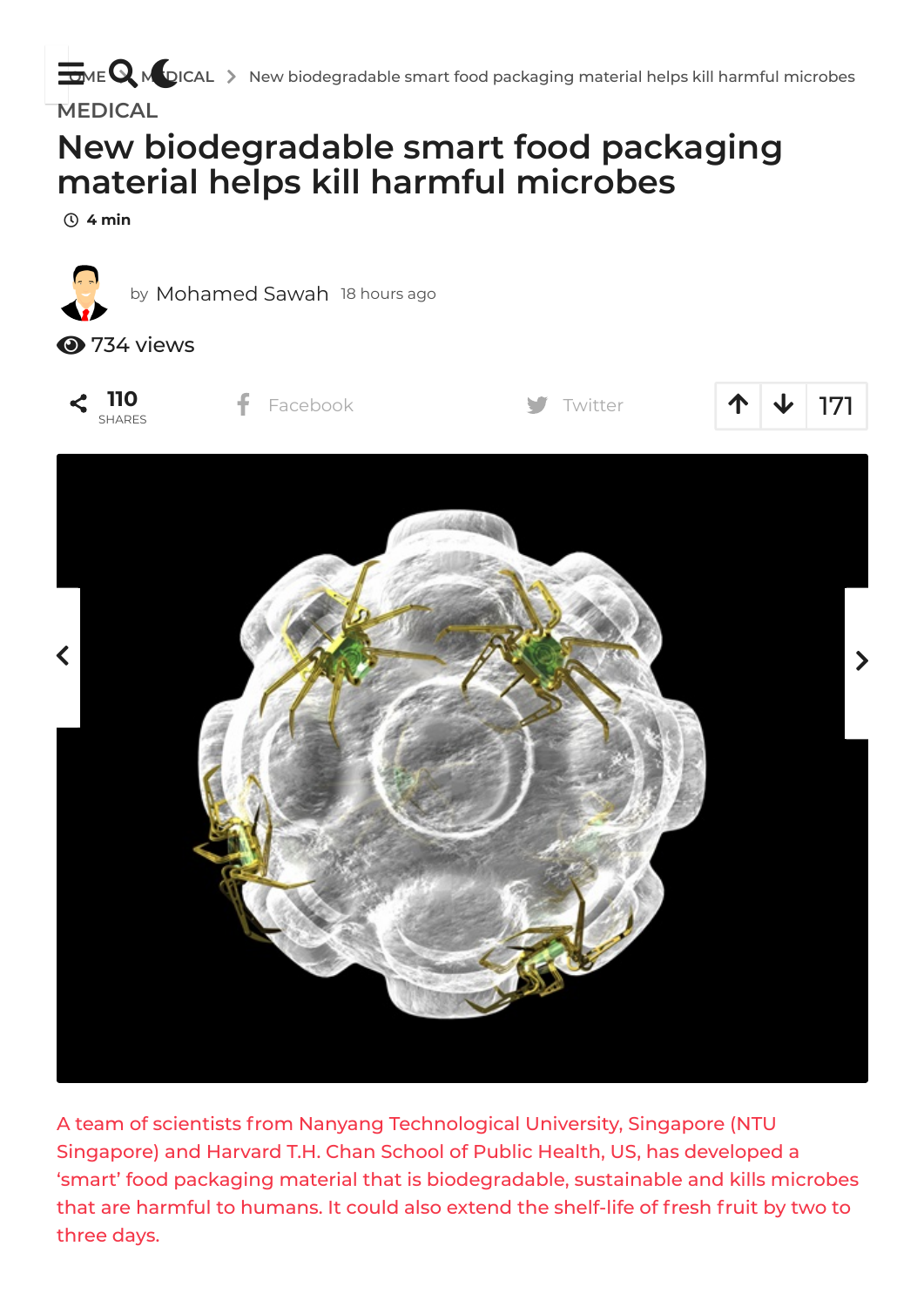The water-proof food packaging is made from a type of corn protein called zein,<br>Tarch and ther naturally derived biopolymers, infused with a cocktail of natural rch and other naturally derived biopolymers, infused with a cocktail of natural antimicrobial compounds (see video). These include oil from thyme, a common herb used in cooking, and citric acid, which is commonly found in citrus fruits.

In lab experiments, when exposed to an increase in humidity or enzymes from harmful bacteria, the fibres in the packaging have been shown to release the natural antimicrobial compounds, killing common dangerous bacteria that contaminate food, such as *E. Coli and Listeria,* as well as fungi.

The packaging is designed to release the necessary miniscule amounts of antimicrobial compounds only in response to the presence of additional humidity or bacteria. This ensures that the packaging can endure several exposures, and last for months.

As the compounds combat any bacteria that grow on the surface of the packaging as well as on the food product itself, it has the potential to be used for a large variety of products, including ready-to-eat foods, raw meat, fruits, and vegetables.

In an experiment, strawberries that were wrapped in the packaging stayed fresh for seven days before developing mould, compared to counterparts that were kept in ainstream fruit plastic boxes, which only stayed fresh for four days.

 $\blacklozenge$  e invention is the result of the collaboration by scientists from the NTU-Harvard T  $\blacktriangleright$ Chan School of Public Health Initiative for Sustainable Nanotechnology (NTU-Irvard SusNano), which brings together NTU and Harvard Chan School researcher to work on cutting edge applications in agriculture and food, with an emphasis on developing non-toxic and environmentally safe nanomaterials.

The development of this advanced food packaging material is part of the University's efforts to promote sustainable food tech solutions, that is aligned with the NTU 2025 strategic plan, which aims to develop sustainable solutions to address some of humanity's pressing grand challenges.

*This invention would serve as a better option for packaging in the food industry, as it has demonstrated superior antimicrobial qualities in combatting a myriad of food-related bacteria and fungi that could be harmful to humans. The packaging can be applied to various produces such as fish, meat, vegetables, and fruits. The smart release of antimicrobials only when bacteria or high humidity is present, provides protection only when needed thus minimizing the use of chemicals and preserving the natural composition of foods packaged*." 66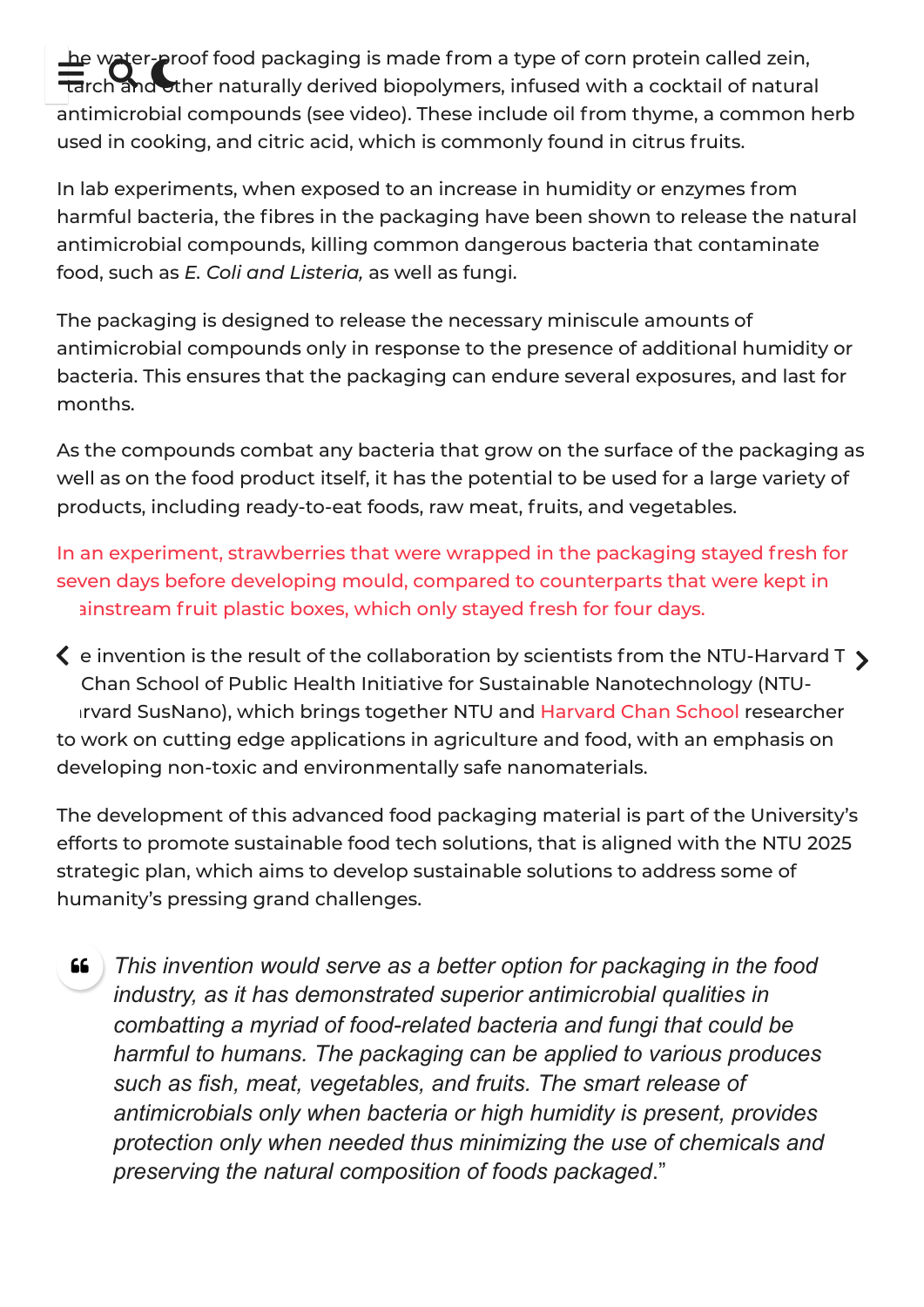Mary Chan, Study Co-Lead, Professor and Director, Center of<br>
Antimicrobial Bioengineering, Nanyang Technological University

Professor Philip Demokritou, Adjunct Professor of Environmental Health at Harvard Chan School, who is also Director of Nanotechnology and Nanotoxicology Center and Co-director of NTU-Harvard Initiative on Sustainable Nanotechnology, who co-led the study, said: "Food safety and waste have become a major societal challenge of our times with immense public health and economic impact which compromises food security. One of the most efficient ways to enhance food safety and reduce spoilage and waste is to develop efficient biodegradable non-toxic food packaging materials. In this study, we used nature-derived compounds including biopolymers, non-toxic solvents, and nature-inspired antimicrobials and develop scalable systems to synthesise smart antimicrobial materials which can be used not only to enhance food safety and quality but also to eliminate the harm to the environment and health and reduce the use of non-biodegradable plastics at global level and promote sustainable agri-food systems."

Providing an independent assessment of the work done by the NTU research team, Mr Peter Barber, CEO of ComCrop, a Singapore company that pioneered urban oftop farming, said: "The NTU-Harvard Chan School food packaging material would rve as a sustainable solution for companies like us who want to cut down on the  $\langle \begin{array}{l} \texttt{age of plastic and embrace greener alternatives. As ComCrop looks to ramp up} \end{array} \rangle$ pduct to boost Singapore's food production capabilities, the volume of packaging a need will increase in sync, and switching to a material such as this would help us have double the impact. The wrapping's antimicrobial properties, which could potentially extend the shelf life of our vegetables, would serve us well. The packaging material holds promise to the industry, and we look forward to learning more about the wrapping and possibly adopting it for our usage someday."

The results of the study were published in the peer-reviewed academic journal *ACS Applied Materials & Interfaces* in October.

## **Cutting down on packaging waste**

The packaging industry is the largest and growing consumer of synthetic plastics derived from fossil fuels, with food packaging plastics accounting for the bulk of plastic waste that are polluting the environment.

In Singapore, packaging is a major source of trash, with data from Singapore's National Environment Agency showing that out of the 1.76 million tonnes of waste disposed of by domestic sources in 2018, one third of it was packaging waste, and over half of it (55 per cent) was plastic.